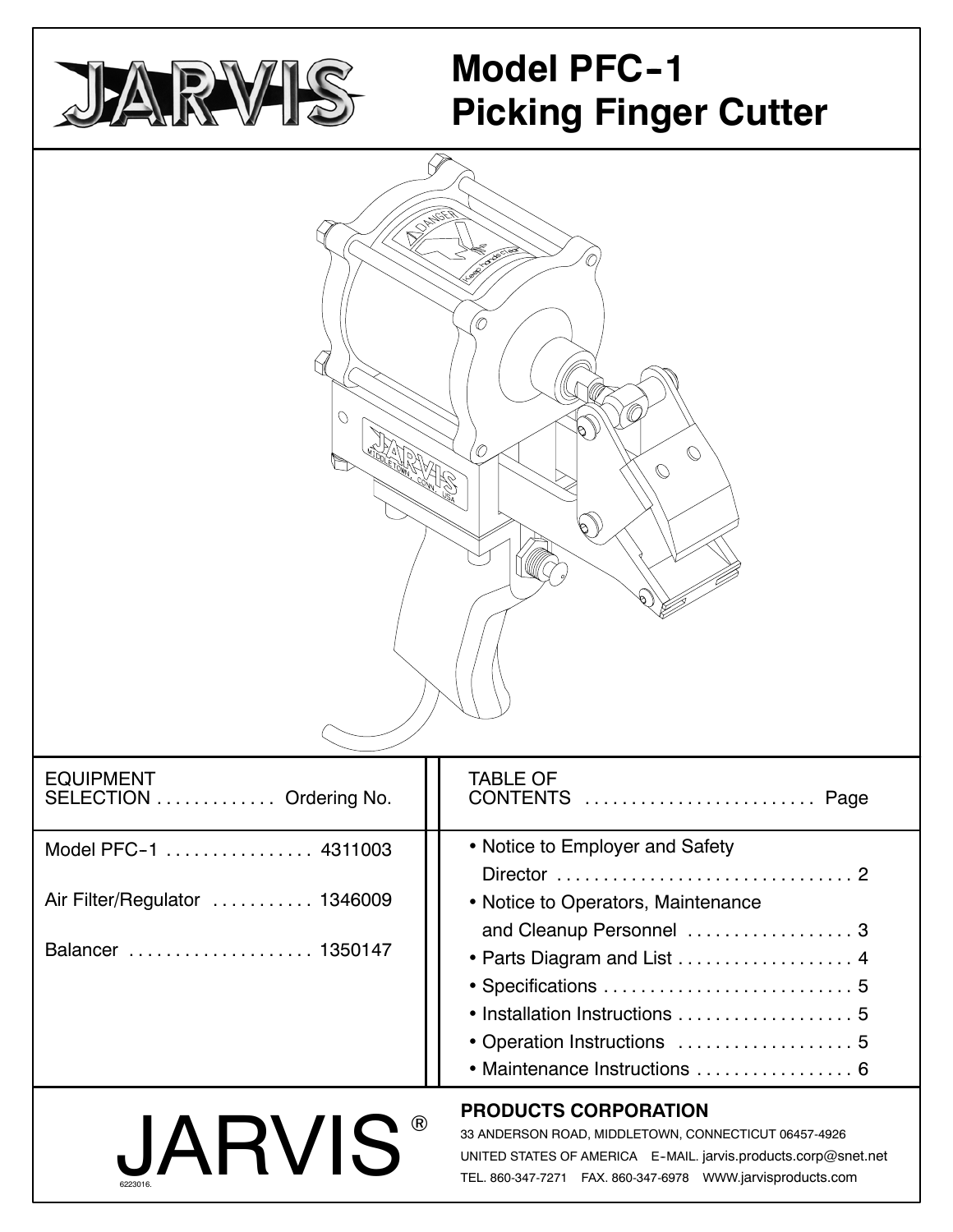





# **NOTICE TO EMPLOYER AND SAFETY DIRECTOR** *AVOID INJURY*

- **1. Remove** and **repair** any tool that malfunctions. **All** personnel must be instructed to remove any malfunctioning equipment.
- **2. Ensure** that all employees who use this tool are trained in the proper use of this tool and are aware of the dangers that may arise if they do not follow the procedures outlined in this brochure.
- **3.** The tool is designed and intended to be powerful. This fact should be obvious to your employees, but you must emphasize it to them.
- **4. Enclosed** are four (4) copies of **"NOTICE TO OPERATORS, MAINTENANCE AND CLEANUP PERSONNEL."** Post one copy on the employees' bulletin board; give one copy to the operator(s); give one copy to the maintenance foreman; and give one copy to the sub-contract / internal cleanup foreman. *Additional copies will be provided upon request.*
- **5. Follow** our installation and maintenance instructions for proper installation and care of the tool.
- **6. Ensure** that proper procedures are established in accordance with OSHA's lockout/tagout procedures (29 CFR 1910.147) to prevent accidental startup or release of stored energy.
- **7. Never** make modifications or alterations to the tool. *Replace any missing or illegible labels.*
- **8. Avoid** injury. Do not permit the tool to be misused.
- **9. If** you **resell** or **distribute** a Jarvis product, you must provide the purchaser with the appropriate safety sheets and tool brochure. *Additional copies of safety sheets and tool brochures will be provided upon request.*



# ® **PRODUCTS CORPORATION**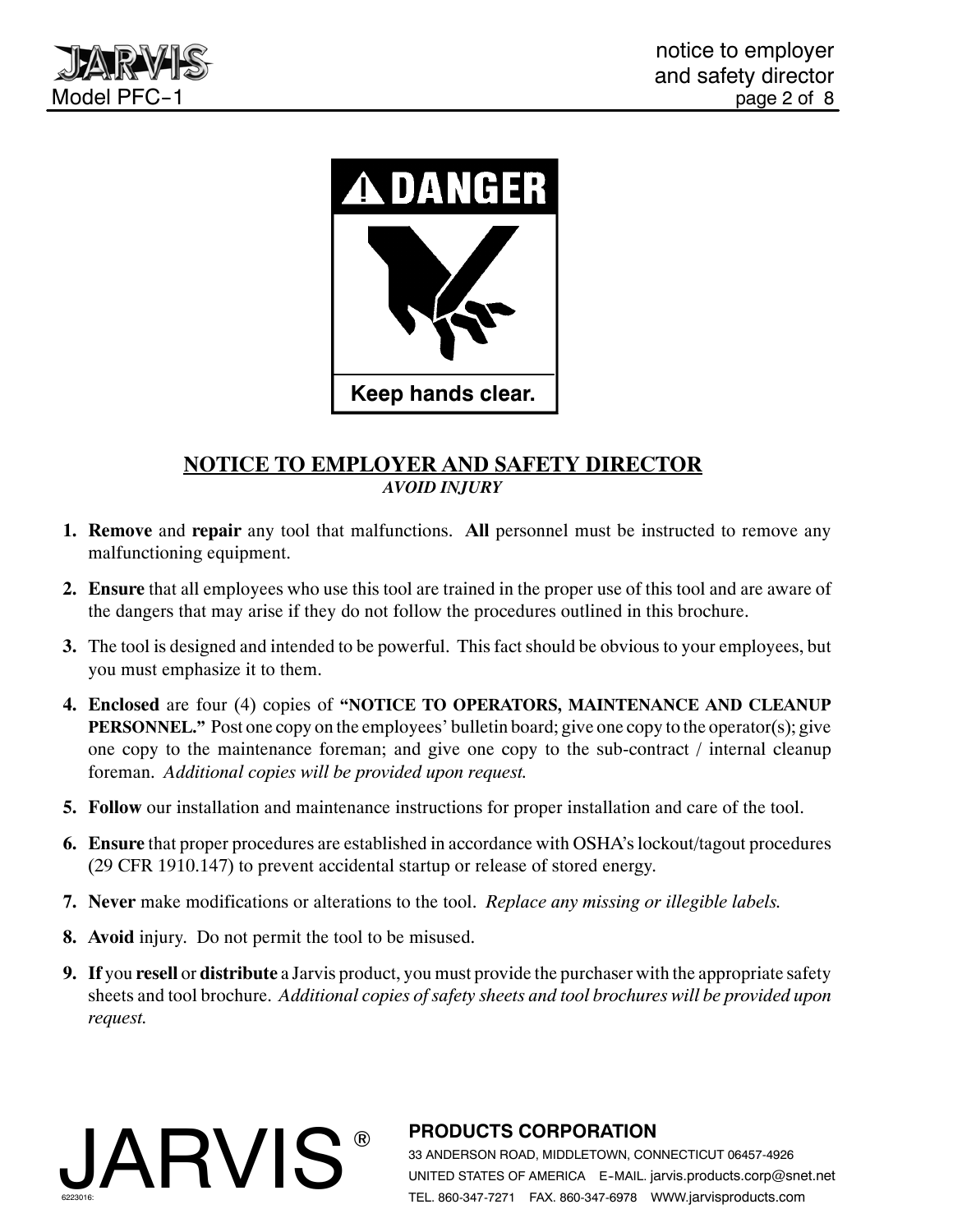



# **NOTICE TO OPERATORS, MAINTENANCE AND CLEANUP PERSONNEL** *REMOVE ANY MALFUNCTIONING TOOL FROM SERVICE REPORT ANY PROBLEMS TO YOUR SUPERVISOR*

- **1. Disconnect** the air line in accordance with OSHA's lockout/tagout procedures (29 CFR 1910.147) before sharpening blade.
- **2. Disconnect** the air line in accordance with OSHA's lockout/tagout procedures (29 CFR 1910.147) before performing any repair or maintenance.
- **3. Disconnect** the air line or have the air line disconnected in accordance with OSHA's lockout/tagout procedures (29 CFR 1910.147) before performing any cleanup.
- **4. Disconnect** the tool from its air line when it is not in use.
- **5. Never** put fingers, hands or other parts of the body on the cutting edge or in the cutting path of the tool.
- **6. Test** the tool prior to use or daily. **Depress** the trigger and the blade should close. **Release** the trigger and the blade should open*. If the tool malfunctions, remove it from service and report or repair it immediately.*
- **7. Never** depress the trigger unless you want to use or test the tool.
- **8. Never** make modifications or alterations to the tool. *Report or replace any missing or illegible labels.*



# ® **PRODUCTS CORPORATION**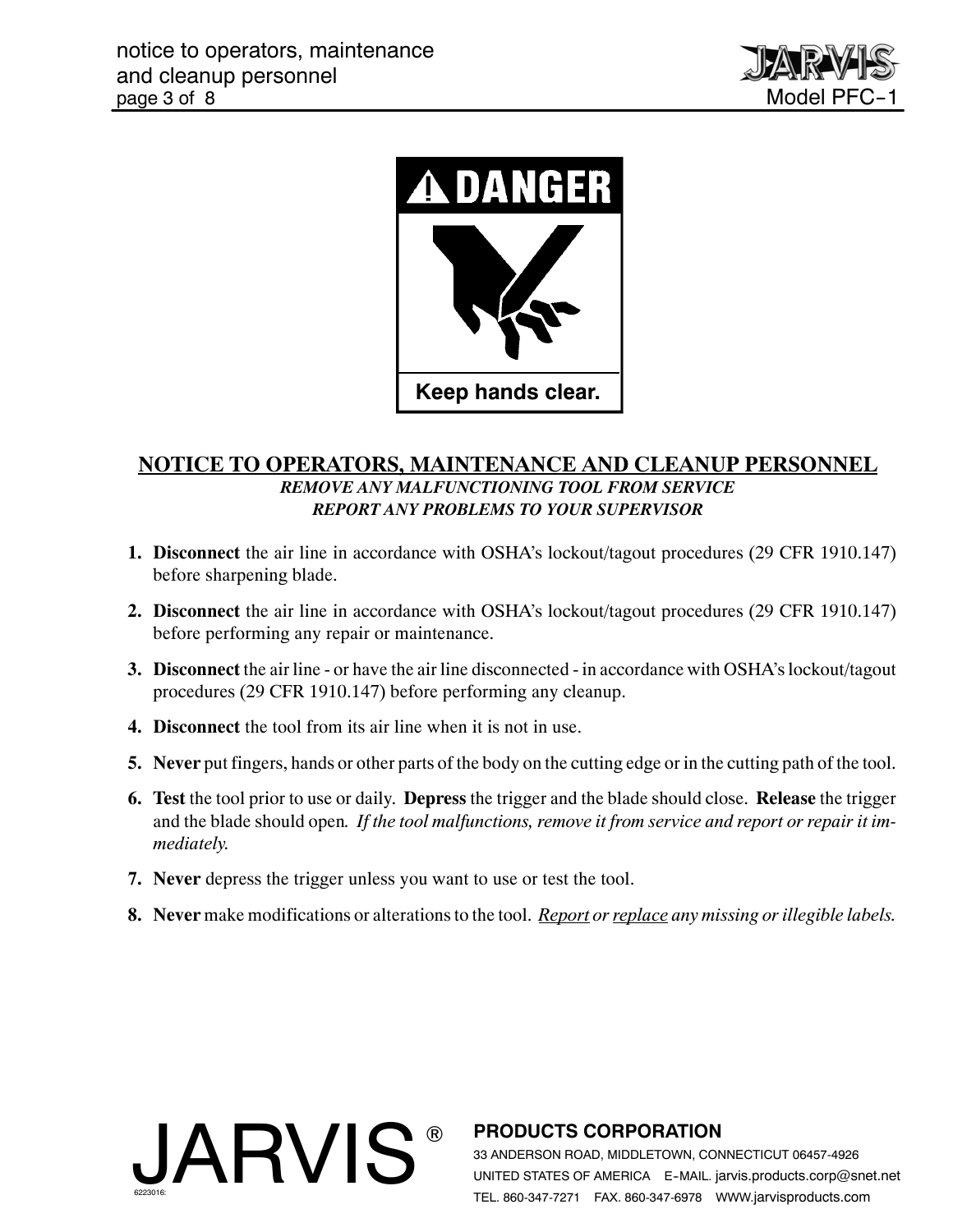

|                                                                                      |                                                                                                                                                                   | (2)<br>3)                                                                                                                                                                                                                                                                                                           | A)<br>(5)                                                                                     |                                          |                                                                            |                                                                                                                                             | <b>Figure A</b>                                                                                                                                                                                                                                             |                                                                                                                                                                         |
|--------------------------------------------------------------------------------------|-------------------------------------------------------------------------------------------------------------------------------------------------------------------|---------------------------------------------------------------------------------------------------------------------------------------------------------------------------------------------------------------------------------------------------------------------------------------------------------------------|-----------------------------------------------------------------------------------------------|------------------------------------------|----------------------------------------------------------------------------|---------------------------------------------------------------------------------------------------------------------------------------------|-------------------------------------------------------------------------------------------------------------------------------------------------------------------------------------------------------------------------------------------------------------|-------------------------------------------------------------------------------------------------------------------------------------------------------------------------|
|                                                                                      | $\bigcirc$<br>(34                                                                                                                                                 |                                                                                                                                                                                                                                                                                                                     |                                                                                               | 6<br>7<br>⊛<br>Θ,<br>(42<br>(4 i         | 7,<br>9,<br>ά                                                              |                                                                                                                                             | 2<br>(10)<br>(FT)<br>12)<br>િ<br>14)                                                                                                                                                                                                                        | 侗<br>顺                                                                                                                                                                  |
|                                                                                      |                                                                                                                                                                   | <b>COMES</b>                                                                                                                                                                                                                                                                                                        |                                                                                               | (40)<br>હિ<br>ශු<br>37<br>36)<br>T)<br>ශ |                                                                            | $\Phi_{\!\scriptscriptstyle (\!\varsigma\!)}$<br>(34)<br>છે<br>۞<br>$\circledS$<br>29)                                                      | <b>LOCAL CONTROL</b><br>Q<br>Ŵ<br>Q<br>$\sigma$<br>$\infty$<br>$\phi^{\Phi}$<br>(24)<br>ଙ<br>☺<br>(23)<br>⊗<br>(දු<br>E<br>E                                                                                                                                | Q<br>⑱<br>⑯<br>৩<br>ම                                                                                                                                                   |
| <b>ITEM</b>                                                                          | PART NO.                                                                                                                                                          | <b>PART NAME</b>                                                                                                                                                                                                                                                                                                    | QTY                                                                                           |                                          |                                                                            |                                                                                                                                             | ව                                                                                                                                                                                                                                                           |                                                                                                                                                                         |
| 1<br>2<br>3<br>4<br>5<br>6                                                           | 1322010<br>1343075<br>1337027<br>1017083<br>1343044<br>1302038                                                                                                    | Rear Cylinder Cover<br>$O$ -ring<br>Cylinder Sleeve with item 4<br>Danger Label<br>U-Cup Seal<br>Hex Lock Nut                                                                                                                                                                                                       | 1<br>2<br>1<br>1<br>2<br>1                                                                    |                                          |                                                                            |                                                                                                                                             |                                                                                                                                                                                                                                                             |                                                                                                                                                                         |
| 7                                                                                    | 1303037                                                                                                                                                           | Flat Washer                                                                                                                                                                                                                                                                                                         | 2                                                                                             |                                          | <b>ITEM</b>                                                                | PART NO.                                                                                                                                    | <b>PART NAME</b>                                                                                                                                                                                                                                            | <b>QTY</b>                                                                                                                                                              |
| 8<br>9<br>10<br>11<br>12<br>13<br>14<br>15<br>16<br>17<br>18<br>19<br>20<br>21<br>22 | 1305045<br>1312063<br>1322011<br>1311037<br>1343042<br>1302037<br>1327144<br>1301157<br>1332081<br>1338034<br>1309049<br>1309050<br>1350183<br>1309051<br>1301155 | Piston<br>Piston Shaft<br>Front Cylinder Cover<br><b>Cylindrical Bearing</b><br>U-Cup Seal<br>Hex Jam Nut<br>Pivot Pin<br><b>Button Head Cap Screw</b><br><b>Upper Blade</b><br>Spacer<br>Cutter Bracket<br>Left Side Support Bracket<br>Anvil<br><b>Right Side Support Bracket</b><br><b>Button Head Cap Screw</b> | 1<br>1<br>1<br>1<br>1<br>1<br>1<br>4<br>1<br>4<br>1<br>1<br>1<br>1<br>$\overline{\mathbf{c}}$ |                                          | 27<br>28<br>29<br>30<br>31<br>32<br>33<br>34<br>35<br>36<br>37<br>38<br>39 | 1346019<br>1301162<br>1301161<br>1347023<br>1324120<br>1304126<br>1301160<br>1303038<br>1323042<br>1324072<br>1017002<br>1327145<br>1350182 | 4-Way Air Valve<br>(includes nut and spacer)<br>Socket Head Cap Screw<br>Socket Head Cap Screw<br>Handle<br>Fitting<br>Handle Plate<br><b>Hex Head Screw</b><br><b>Flat Washer</b><br>Tubing<br>Coupler<br>Name Label<br>Pin.<br>Manifold with items 40, 41 | 1<br>$\overline{\mathbf{c}}$<br>$\frac{2}{1}$<br>$\begin{array}{c} 2 \\ 1 \end{array}$<br>$\mathbf 2$<br>8<br>8ft<br>1.<br>$\overline{\mathbf{c}}$<br>1<br>$\mathbf{1}$ |

# **JARVIS®**

# ® **PRODUCTS CORPORATION**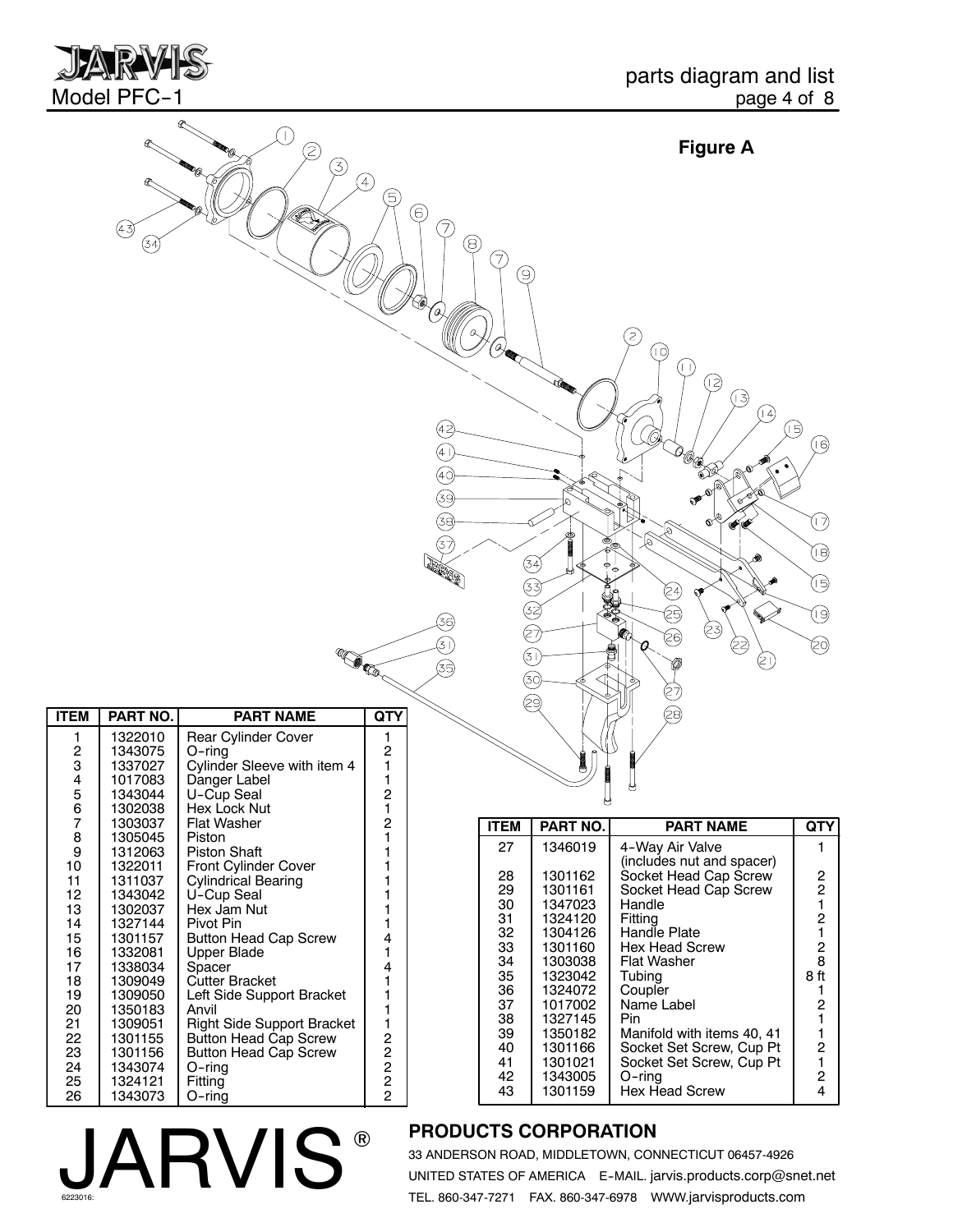

#### **SPECIFICATIONS**

#### **Model PFC-1**

| Drive                           |                         | Pneumatic          |  |  |  |  |
|---------------------------------|-------------------------|--------------------|--|--|--|--|
| <b>Operating Pressure (min)</b> | 90 psi                  | 6.2 <sub>bar</sub> |  |  |  |  |
| Air Consumption (per cycle)     |                         |                    |  |  |  |  |
|                                 | $0.015$ ft <sup>3</sup> | 0.43 L             |  |  |  |  |
| Control Handle                  |                         | Single Trigger     |  |  |  |  |
| Blade Opening (At Tips)         | $1.3$ in                | $33 \text{ mm}$    |  |  |  |  |
| Overall Length                  | 8.0 <sub>in</sub>       | $203 \text{ mm}$   |  |  |  |  |
| Weight                          | 5.5 lb                  | $2.5 \text{ kg}$   |  |  |  |  |

#### **INSTALLATION INSTRUCTIONS**

- 1 Optional: suspend the Model PFC-1 from a balancer. **Jarvis** part number 1350147 is available.
- 2 Make the necessary air connection.
	- 2.1 The Model PFC-1 air consumption is  $0.015 \text{ ft}^3$ (0.43L) at 90 psi (6.2 bar) minimum.
	- 2.2 The Model PFC-1 should have sufficient travel to allow the operator to reach the entire work area.
	- 2.3 An air filter/regulator must be installed in the air supply line. **Jarvis** part number 1346009 is available.
	- 2.4 Parts will be tight during the break-in period. Expect the cutter to take approximately ten hours to achieve smooth operation.

#### **OPERATION INSTRUCTIONS**

*IMPORTANT: DISCONNECT THE AIR LINE IN ACCOR-DANCE WITH OSHA'S LOCKOUT/TAGOUT PROCEDURES (29 CFR 1910.147) BEFORE SHARPENING BLADE. DISCON-NECT THE AIR LINE IN ACCORDANCE WITH OSHA'S LOCKOUT/TAGOUT PROCEDURES (29 CFR 1910.147) BE-FORE PERFORMING ANY REPAIR OR MAINTENANCE.*

*Refer to Figure A on page 4 for referenced items.*

**JARVIS** 

- 1 Connect air hose.
- 2 *Each day,* before you begin operation, perform the following:
	- 2.1 Make sure that the compressed air supply is at the proper pressure.
	- 2.2 Make sure the Model PFC-1 moves freely on the balancer (if balancer is being used).
	- 2.3 Make sure the Model PFC-1 is working correctly. **Depress** the trigger and the blade should close. **Release** the trigger and the blade should open. *If the tool malfunctions, remove it from service and report the problem to your supervisor immediately.*
	- 2.4 Cutting the picking finger.
		- 2.4.1 Place tool over rubber finger until upper blade (item 16) presses against the drum or plate, as applicable.
		- 2.4.2 Depress trigger to close upper blade (item 16) and cut finger. *Refer to Figure 1.*



- 2.4.3 Release the trigger to open upper blade and remove the Model PFC-1. Cut finger should fall away.
- 2.4.4 Using an appropriate tool, remove the finger base from the drum or plate.

### ® **PRODUCTS CORPORATION**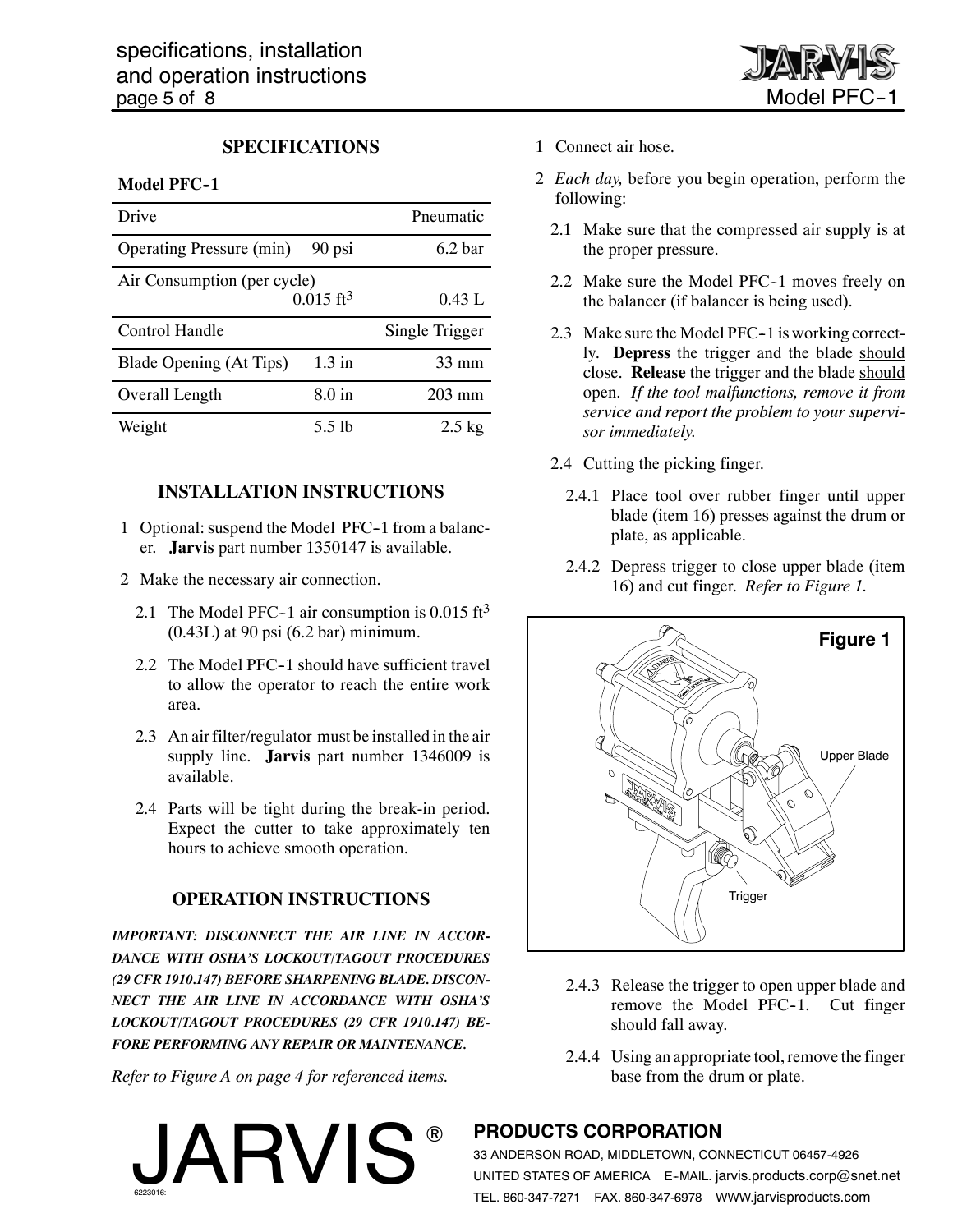

# **MAINTENANCE INSTRUCTIONS**

*IMPORTANT: DISCONNECT THE AIR LINE IN ACCOR-DANCE WITH OSHA'S LOCKOUT/TAGOUT PROCEDURES (29 CFR 1910.147) BEFORE SHARPENING BLADE. DISCON-NECT THE AIR LINE IN ACCORDANCE WITH OSHA'S LOCKOUT/TAGOUT PROCEDURES (29 CFR 1910.147) BE-FORE PERFORMING ANY REPAIR OR MAINTENANCE.*

*Refer to Figure A on page 4 for referenced items.*

- 1 DAILY:
	- 1.1 Connect the air hose assembly.
	- 1.2 Make sure that the cutter is working correctly. **Depress** the trigger and the blade should close. **Release** the trigger and the blade should open. *If the tool malfunctions, repair or remove it from service immediately.*

#### *Disconnect the air hose assembly to perform the following:*

- 1.3 Inspect all screws, nuts and fasteners. Tighten or replace as necessary.
- 1.4 Inspect air hose and fittings for leaks. Tighten or replace as necessary.

#### 2 AS NECESSARY:

2.1 Disassemble, clean and inspect the Model PFC-1. *Refer to sections 3 through 12 as a procedural guide.*

#### 3 UPPER BLADE REMOVAL:

#### *Wear protective gloves when handling blade.*

- 3.1 Disconnect Model PFC-1 from air supply.
- 3.2 Turn tool upside down and place on a clean, flat surface.
- 3.3 Remove two (2) screws (item 15) securing upper blade (item 16) to cutter bracket (item 18).
- 3.4 Remove upper blade (item 16).
- 3.5 Inspect upper blade for wear. Replace or sharpen if necessary. *Refer to section 5.*

#### 4 UPPER BLADE INSTALLATION:

JARVIS

4.1 Reverse steps and procedures outlined in section 3. See special notes below:

- 4.1.1 Use *Loctite 242* on screws (item 15) when reinstalling upper blade (item 16) to cutter bracket (item 18).
- 4.1.2 Movement of upper blade (item 16) may need adjustment to ensure blade is even with anvil (item 20) when trigger is depressed. *Refer to section 10.*

#### 5 BLADE SHARPENING:

#### *Wear protective gloves when handling blade.*

5.1 Sharpen upper blade (item 16) until proper cutting edge is obtained. The blade angle is approximately 45 degrees. *See Figure 2 below for proper sharpening angle.*



- 5.2 Install upper blade (item 16) onto cutter bracket (item 18). *Follow steps and procedures outlined in section 4.*
- 6 ANVIL REMOVAL:
	- 6.1 Remove button head screws (item 22) securing anvil (item 20) to right side support bracket (item 21) and left side support bracket (item 19).
	- 6.2 Remove anvil (item 20).
	- 6.3 Inspect anvil for wear. Replace if necessary.
- 7 ANVIL INSTALLATION:
	- 7.1 Reverse steps and procedures outlined in section 6.
- 8 CYLINDER REMOVAL:
	- 8.1 Remove hex head screws (item 43) and flat washers (item 34) from rear cylinder cover (item 1).

# ® **PRODUCTS CORPORATION**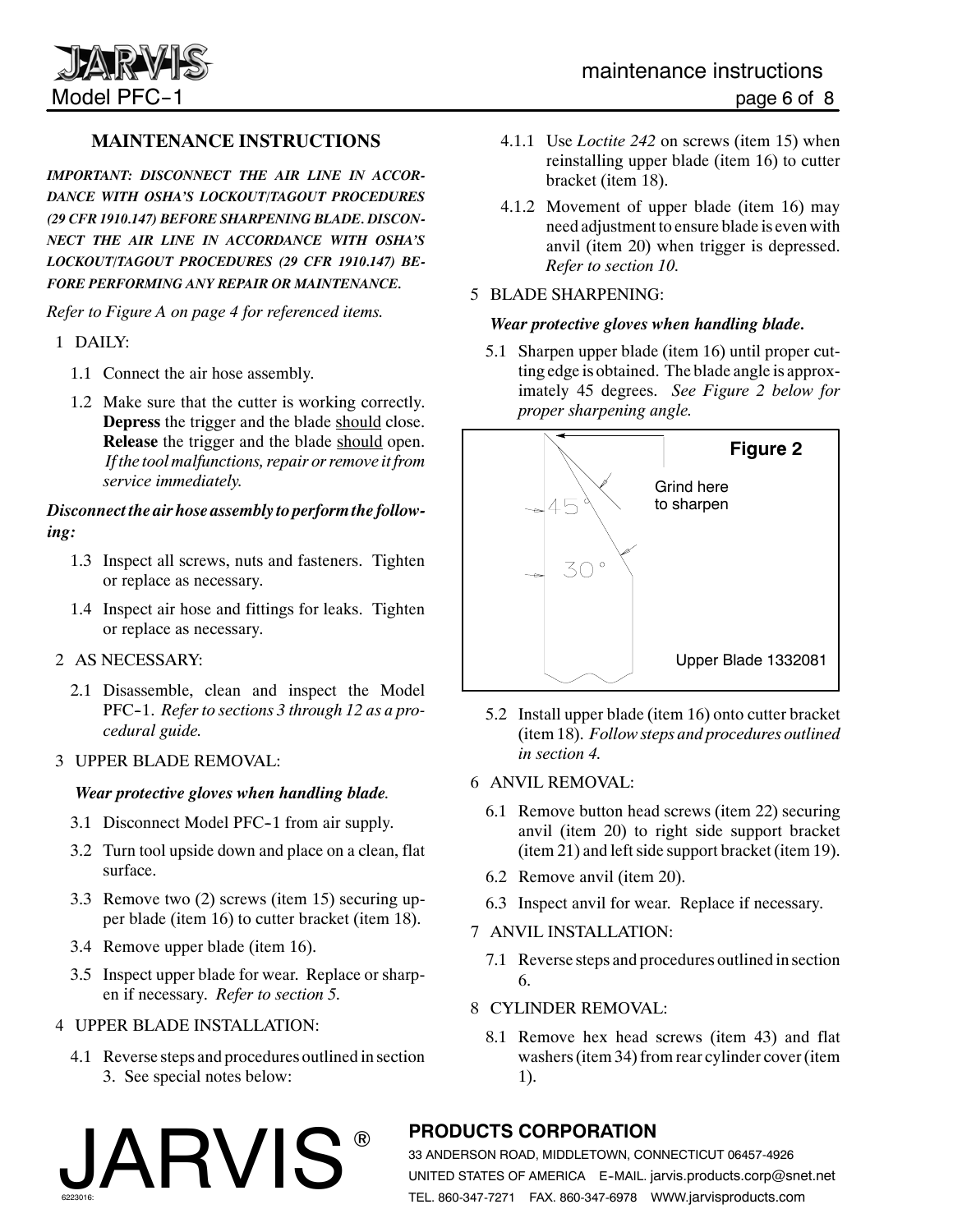

- 8.2 Remove hex head screws (item 33) and flat washers (item 34) securing rear cylinder cover (item 1) to manifold (item 39).
- 8.3 Remove rear cylinder cover (item 1).
- 8.4 Remove o-ring (item 2) from rear cylinder cover (item 1).
- 8.5 Remove cylinder sleeve (item 3) from piston and rod assembly.
- 8.6 Place a  $\frac{3}{8}$  inch wrench on piston shaft (item 9) flats and remove lock nut (item 6). *Refer to Figure 3.*
- 8.7 Remove piston (item 8) and flat washers (item 7).
- 8.8 With wrench still in place, loosen hex jam nut (item 13).
- 8.9 Unscrew piston shaft from pivot pin (item 14).
- 8.10 Inspect u-cup seal (item 12) and cylindrical bearing (item 11) for wear and replace if necessary.



- 8.11 Inspect u-cup seals (item 5) and replace if necessary.
- 8.12 Remove o-ring (item 2) from front cylinder cover (item 10).
- 8.13 Inspect all parts for wear and replace if necessary.

#### 9 CYLINDER ASSEMBLY:

- 9.1 Reverse steps and procedures outlined in section 8. See special notes below:
	- 9.1.1 Use *Loctite 242* when assembling hex lock nut (item 6).

JARVIS



- 9.1.3 Ensure that u-cup seals (item 5) are placed with open ends toward the outside of piston (item 8).
- 9.1.4 Install piston shaft and piston assembly with flats facing cutter bracket (item 18). *Refer to Figure 4.*
- 9.1.5 Thread piston shaft (item 9) into pivot pin (item 14), but do not tighten hex jam nut (item 13) until upper blade and anvil adjustment is made.
- 10 UPPER BLADE AND ANVIL CUTTER ADJUST-MENT:
	- 10.1 Reconnect tool to air supply.
	- 10.2 Loosen both button head cap screws (item 15) that secure upper blade to cutter bracket (item 18).
	- 10.3 Thread piston shaft (item 9) into or out of pivot pin (item 14) until upper blade (item 16) is flush against anvil (item 20) when trigger is depressed. *Refer to Figure 4*.



- 10.4 Tighten both button head screws (item 15) that secure upper blade (item 16) to cutter bracket (item 18). Use *Loctite 242* to secure these screws.
- 10.5 Use *Loctite 242* to secure hex jam nut (item 13) after making final upper blade to anvil adjustment.

# ® **PRODUCTS CORPORATION**